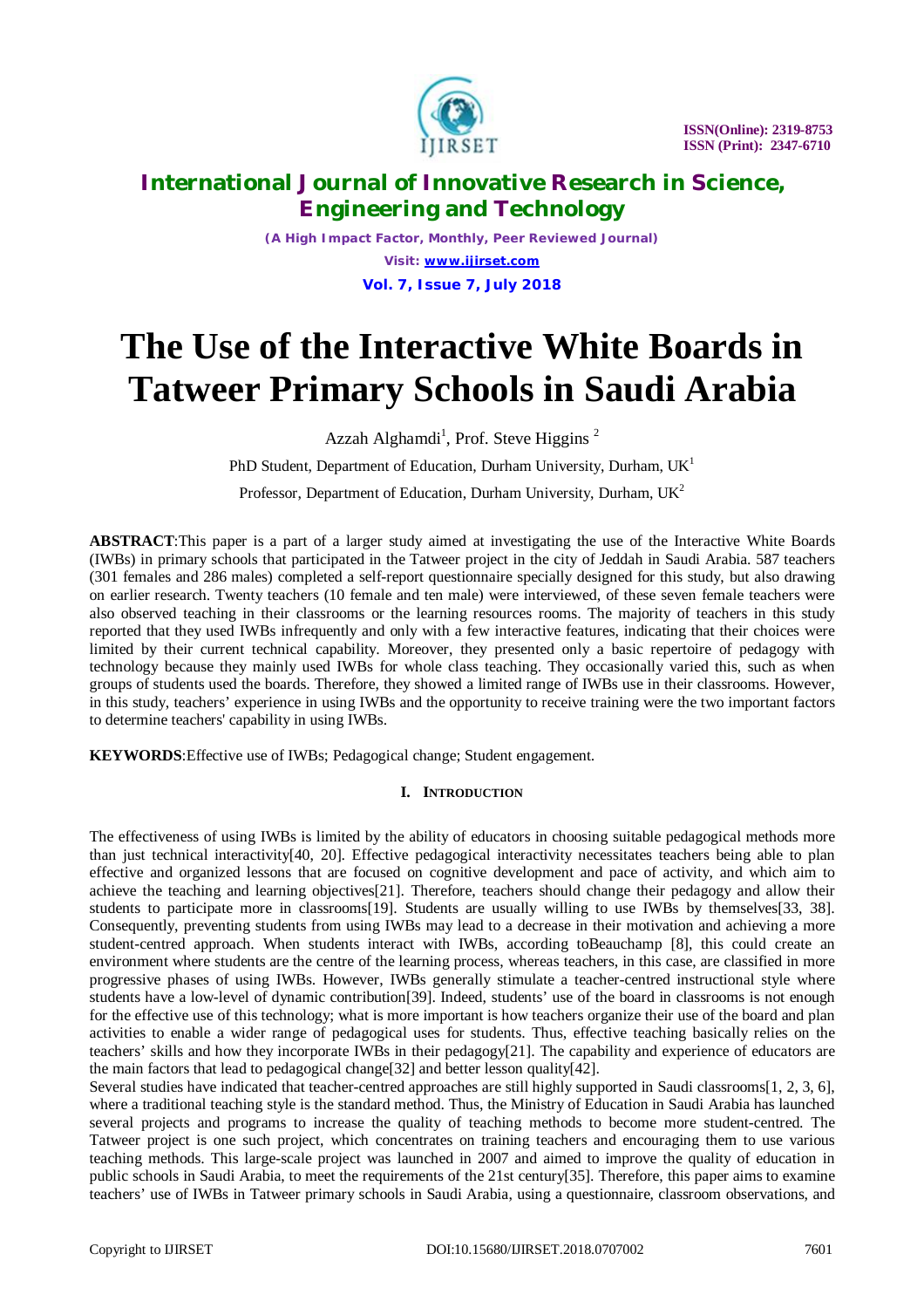

*(A High Impact Factor, Monthly, Peer Reviewed Journal)*

*Visit: [www.ijirset.com](http://www.ijirset.com)*

# **Vol. 7, Issue 7, July 2018**

semi-structured interviews. The questionnaire used in this study was completed by a large number of primary teachers (n=587). Accordingly, the importance of this study appears from its contribution to produce useful information and knowledge that could be used to support future improvement in the use of IWBs in Saudi Arabia by providing new information about the primary school teachers in how they use this technology. Moreover, twenty teachers (10 female and ten male) who taught a variety of subjects were interviewed as well as seven female teachers were observed teaching in their classrooms or the learning resources rooms. Thus, it is the first study in which female teachers were observed regarding their use of IWBs in Saudi primary schools participating in the Tatweer project.

#### **II. TEACHERS AND EFFECTIVE USE OF IWBS**

IWBs should be used in different ways from any other kind of technology[27].Consequently, for more effective use of IWBs, teachers should use them daily in the classroom[7]so that they become confident and fluent in their use and will lead to developing educators' skills[16]. Jwaifell and Gasaymeh[26] conducted a study to investigate English female teachers' use of IWBs in Jordan. The authors applied a qualitative case study approach with just four female English teachers. Data were gathered using semi-structured interviews, observations, and document analyses. Teachers' daily use of IWBs in this study shifted their teaching methods from traditional to more interactive methods, using conversations, group work, and open educational sources. Indeed, it seems likely that the daily use of IWBs could be guaranteed when IWBs are installed in classrooms[24]. However, daily interaction and consistent use of IWBs may not be reached when IWBs are not located in classrooms, for instance, in the learning resource rooms[4, 24]. A study conducted by Alghamdi[4], to investigate the use of Saudi primary teachers of IWBs in Yanbu city in Saudi Arabia using mixed methods (questionnaire and semi-structured interview) to gather data. The findings of this study showed that teachers acknowledged the influence of using IWBs on teaching and learning processes. However, they did not have regular use of IWBs in their lessons and that mostly due to the location of this technology in the learning resources rooms. Indeed, this is the case in most schools in Saudi Arabia where the majority of them have an IWB installed in resource rooms[4, 5]. Moreover, the lack of teacher training in using IWBs caused the limited use of IWB features.

To increase the teaching effectiveness when using IWBs, educators should consider two essential elements: the length and the frequency of using IWBs[23]. Therefore, time and practice should be offered to ensure the effective use of IWBs. Consequently, teachers need consistent training and more time for practice to become fluent and confident in using IWBs [34]. Beauchamp [8] examined teachers' use of IWBs in UK primary schools, and found both that there was an association between the attitudes of teachers towards IWBs and the regularity of using IWBs, and that the period of using these technologies was significant. Similarly, the same findings were confirmed in another study[37]. According to De Vita *et al*. [14] in their review of the literature, many teachers still use IWBs as traditional white/ blackboards or just as presentational devices. Indeed, using IWBs as presentational tools, especially in a context in which educators control the learning environment, could lead to a reduction in student motivation and their ability to reflect [19]. Consequently, this could negatively affect the effectiveness of teaching (ibid.). Therefore, teachers should be aware of the interactive features of IWBs[18], which is a significant element that distinguishes this technology from other educational technologies. Educators should also contemplate improving their IWB technical and pedagogical skills for more effective use of these technologies and improvement in their teaching quality[9, 21, 30, 31, and 36].

Jang and Tsai[25] state that expert teacher should have better knowledge to demonstrate the subject content by using effective pedagogical teaching approaches more than novice teachers. Advanced teachers were more effective at using IWBs than novice teachers, possibly because progressive teachers usually use high-scale features of IWBs, in an interactive approach, to present their lessons when communicating with IWBs; in contrast, beginner teachers use IWBs as an ordinary whiteboard[8].

Several studies have proven that instructional technology does not always change teachers' traditional style, as they alternatively fit the technology into their current pedagogical methods[13, 29, 41, 42, and 43].Indeed, this might be explained by the fact that educators could be inspired by the technical possibilities of IWBs more than their pedagogical affordances[22]. A study conducted by Manny-Ikan *et al*. [30] to evaluate a SMART project that was installed in six middle and secondary schools. Data were collected from 24 lessons observations, interviews, student focus groups, and questionnaires. The outcomes revealed that the motivation and engagement of students improved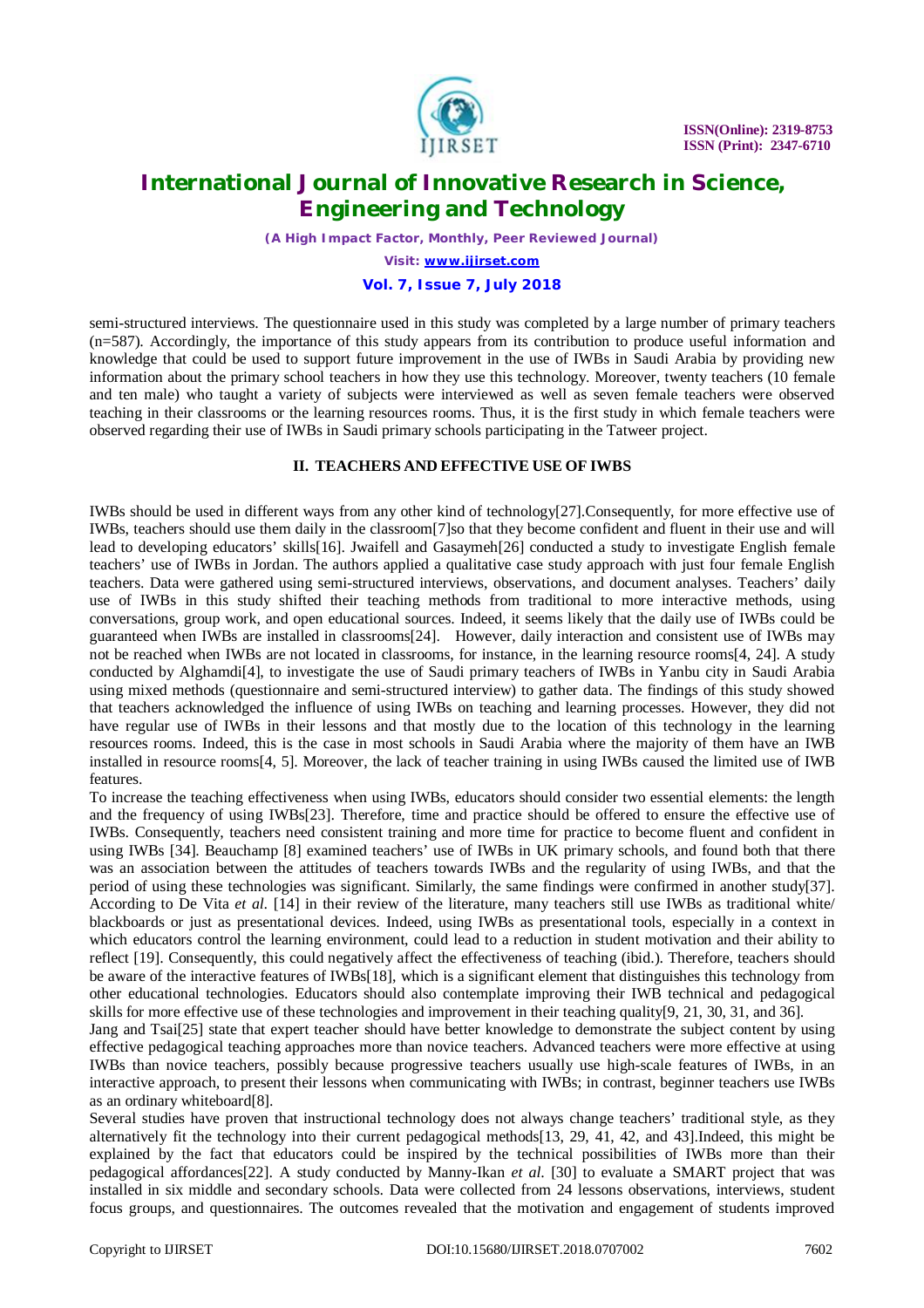

*(A High Impact Factor, Monthly, Peer Reviewed Journal)*

*Visit: [www.ijirset.com](http://www.ijirset.com)*

### **Vol. 7, Issue 7, July 2018**

when using IWBs. The main uses for the IWBs as indicated by educators were using the Internet, giving presentations, and engaging students in lessons. It seems likely that these teachers used IWBs in a basic way, and they still needed to improve their technical skills with IWBs. They used IWBs to aid their existing teaching rather than transform it, and collaborative learning groups were ignored in their lessons.

Another study conducted byKneen[28], which focused on examining how English skills and content can be supported using IWBs in secondary classrooms in the UK. A case study approach was applied where seven experienced teachers were observed during their lessons. The findings indicated that the participating teachers were active users of IWBs, and they delivered significantly organized resources. Teachers successfully integrated IWBs into their lessons because IWBs offer chances for educators to design the curriculum content. Nevertheless, IWBs were used in limited ways, and program selections limited the IWB affordances. Additionally, there was a lack of multimedia resources, training programs, and student interaction. In the majority of the observations (80%), teachers were the main users of IWBs, but students' use was approximately 19% of the total use of this technology. This was followed by the use of both the teacher and students (0.5%) and then the group of students (0.3%). Moreover, the whole class was the main audience for most of the observations (88%). Then, the teacher was the audience for 10% of the lessons, where students presented to their instructor alone and a smaller percentage, approximately 2%, was for using IWBs with a group of students. Thus, traditional approaches clearly appeared in this study and affected both content and pedagogy as indicated by teachers.

However, a study conducted by Blau [10] reported that the majority of the time in all the lessons for whole class teaching was only 50%. This was followed by individual learning (28%), and then small group activities (22%). This study investigated to what extent teachers in primary schools employed an IWB professional development program in their instructional practices. 43 primary teachers, who were inexpert in using IWBs, attended this training course and they frequently applied the fundamentals learned and experienced during the training course into their lessons. Their role in most of the lesson time supported student-centred learning (57.3%), where the teachers are not the main sources of knowledge. In contrast, teacher-centred education accounted for 42.7% of the lesson time, and was thus reduced in this study. Indeed, this study proved that the adequate training of teachers during the IWB training program led to the successful employment of IWB technology in the lessons prepared by the teachers. Therefore, progressive change can be achieved using technology in classrooms and providing teachers with effective professional development programs [17].

#### **III.RESEARCH METHODOLOGY**

#### *A. Research Design*

The current study is a quantitative-dominant mixed methods research study that mainly used a sequential explanatory strategy, in which quantitative data were collected and analysed, followed by the collection and analysis of qualitative data. This approach was chosen to gain a broad understanding of teachers' use of IWBs by collecting the quantitative data and then using qualitative methods to improve and explain the numerical results by discovering the views of participants, as recommended byCreswell *et al.*[12]. Data were collected in this study using questionnaires, classroom observations, and semi-structured interviews. The SPSS software program was used to analyze the quantitative data while thematic analysis was used with the qualitative data.

### *B. Sample*

Twenty primary schools participating in the *Tatweer* project, distributed equally between boys and girls in the city of Jeddah. Some of these schools were equipped with IWBs in all classrooms. Whereas, others had IWBs in few classrooms and for some schools in the learning resource rooms only. However, some of these schools had three learning resource rooms supported with IWBs. 587 teachers (301 females and 286 males) completed a self-report questionnaire. Twenty teachers (10 female and ten male) who taught a variety of subjects were interviewed, of these seven female teachers were also observed teaching in their classrooms or the learning resources rooms. Classroom observations were conducted only with females because of the Saudi culture where the educational system is based on single-sex schools. Regarding the interviewees, fifteen had more than one year of experience using IWBs, while only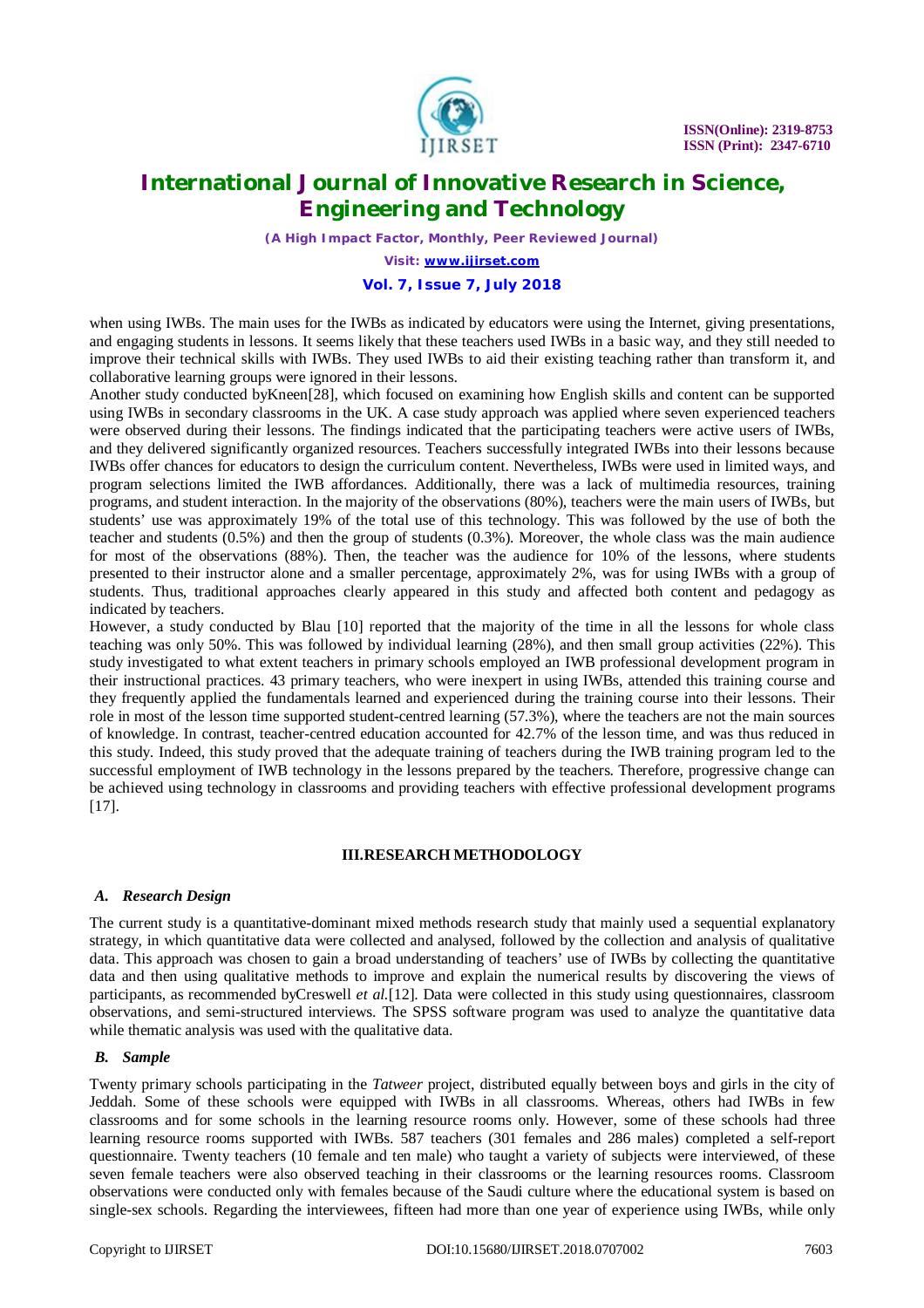

*(A High Impact Factor, Monthly, Peer Reviewed Journal)*

*Visit: [www.ijirset.com](http://www.ijirset.com)*

### **Vol. 7, Issue 7, July 2018**

five were novice female teachers. 15 teachers had IWBs in their classrooms, and five teachers had IWBs only in learning resource rooms. Moreover, three male teachers reported that they had IWBs in both laboratories and classrooms.

#### *C. Reliability and Validity*

The questionnaire's reliability was first tested when piloting the questionnaire with fifteen Ph.D. students for both facevalidity and content-validity. Then, the internal consistency was tested for the entire sample using Cronbach's Alpha coefficients[11, 15]. Thus, an acceptable level of reliability ( $\alpha$ = 0.876) was indicated.

#### **IV.RESULTS**

#### *A. The Quantitative Results*

According to Table 1, the majority of teachers within the sample (52%) had employed IWBs in their lessons for a period of 1-5 years, 31% of teachers sometimes used IWBs in their lessons, 43% of them used IWBs with a few interactive features, 43% of these teachers revealed that students occasionally use the IWB in their lessons, and 90% of them used IWBs for whole class teaching.

| The Use of IWBs         | N   |       | The Majority of Teachers             |        | The Rest of Teachers                                 |
|-------------------------|-----|-------|--------------------------------------|--------|------------------------------------------------------|
| The experience of using |     |       |                                      | 42.6 % | Less than one year                                   |
| <b>IWBs</b>             | 587 | 51.6% | $1-5$ years                          | 5.8%   | More than five years                                 |
| The frequency of using  |     |       |                                      | 23%    | Seldom                                               |
| <b>IWBs</b>             | 587 | 31%   | Sometimes                            | 29%    | Often                                                |
|                         |     |       |                                      | 18%    | Always                                               |
| Using IWB features      | 587 | 43%   | A few interactive<br>features        | 18%    | Use the IWB as an ordinary<br>white/blackboard       |
|                         |     |       |                                      | 39%    | Use the IWB with most of the<br>interactive features |
|                         |     |       |                                      | 18%    | Teachers only use IWBs                               |
| The users of IWBs       | 587 | 43%   | Students occasionally<br>use the IWB | 39%    | Students frequently use the<br><b>IWB</b>            |
| Audiences               | 587 | 90%   | Whole class teaching                 | 20%    | Small groups                                         |
|                         |     |       |                                      | 8%     | With individuals                                     |

#### **Table 1: The quantitative results regarding the use of IWBs**

Moreover, Chi-square test was applied to clarify the significant differences between some selected variables: the location of IWBs, the frequency of use of IWBs, the experience in using IWBs, and using IWB features (see Table 2).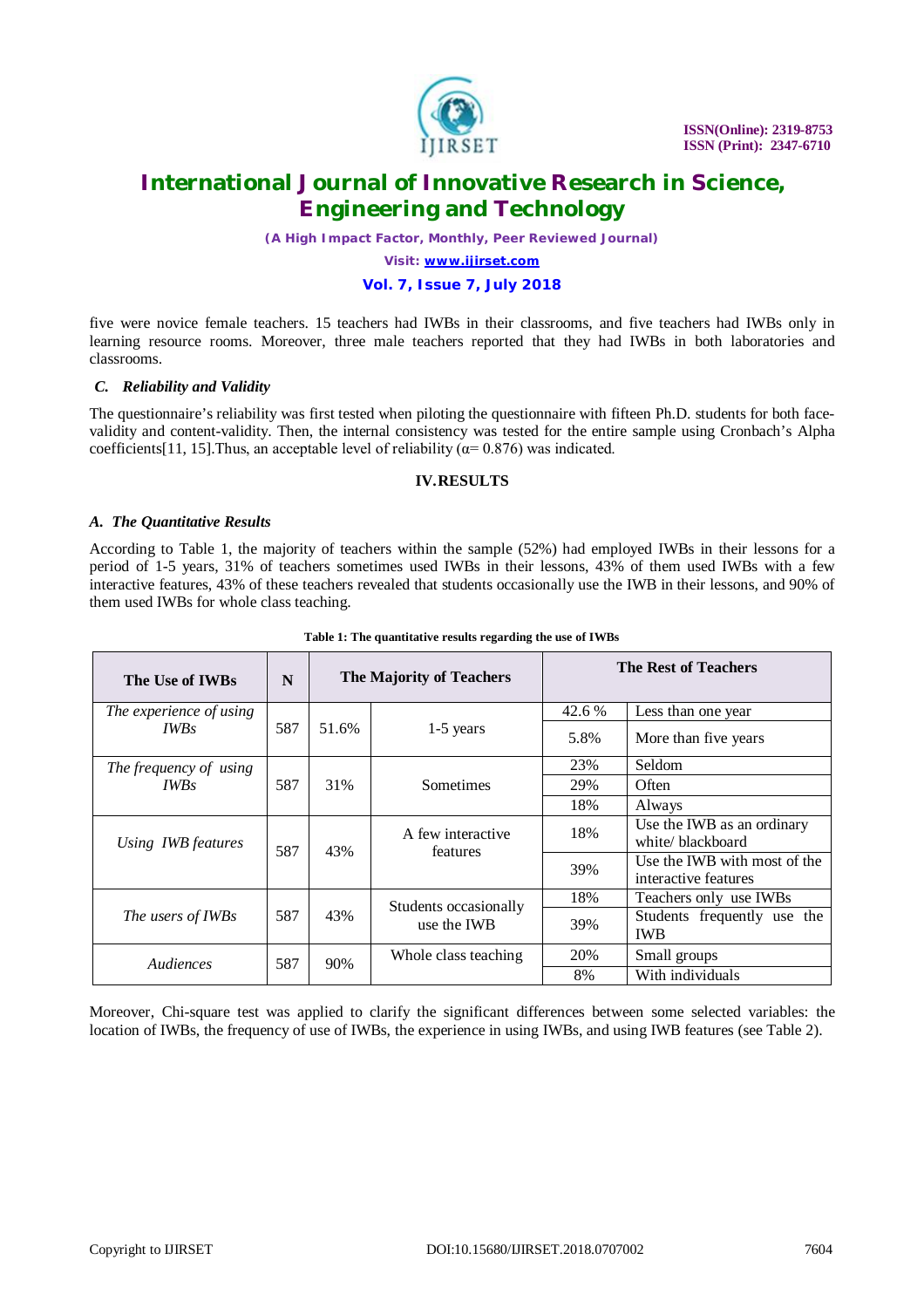

*(A High Impact Factor, Monthly, Peer Reviewed Journal)*

*Visit: [www.ijirset.com](http://www.ijirset.com)*

### **Vol. 7, Issue 7, July 2018**

#### **Table 2: The associations indicated between some selectedvariables**

| <b>First variable</b>                         | <b>Second variable</b>     | <b>Type of Association</b>              | Level of<br><b>Significance</b> |
|-----------------------------------------------|----------------------------|-----------------------------------------|---------------------------------|
| The frequent use of<br><b>IWBs</b> in lessons | Location in classrooms     | $[\chi^2(3, N=587)=52.39; p<0.001]$     | 0.001                           |
|                                               | Location in resource rooms | $[\chi^2(3, N=587)=56.05; p<0.001]$     | 0.001                           |
| Teachers' experience in<br>using IWBs         | The frequency of use       | $[\chi^2(6, N=587)=211.23; p<0.001]$    | 0.001                           |
|                                               | Using IWB features         | $[\chi2(4, N=587) = 150.96; p < 0.001]$ | 0.001                           |

#### *B. Summary of the use of IWBs by the seven female teachers*

All seven observed female teachers used IWBs to present and review the content of their lessons, but they varied in applying IWBs during activities and at the start of their lessons. Additionally, the use of IWB features and allowing students to use the board were considered differently by the teachers observed, depending on their experience in using IWBs. The teachers who had more than one-year experience in using IWBs used several interactive features and allowed their students to use the board more than the novice teachers allow. Moreover, the majority of the time in the seven observed lessons approximately (63.57%) was spent on whole class teaching, followed by 28.86% of the lesson time for individuals. A smaller proportion of the lesson time, about 7.57%, was for small groups. Thus, the teachers observed in this study generally preferred whole class teaching more than teaching to individuals or small groups when using IWBs. Furthermore, 80% of the lesson time in all seven observed lessons in this study was for teachers' use, compared with students' use, which was only 20%. Consequently, teachers were also the main users of IWBs in this study.

#### **V. DISCUSSION**

#### *A. The Frequency of Using IWBs in Lessons*

The majority of respondents (31%) indicated that they sometimes used IWBs in their lessons. Only 18% of teachers reported that they had daily use of IWBs in their lessons (see Table 1). This is inconsistent with the findings of a study conducted by Jwaifell and Gasaymeh (2013), where all the teachers in this study used IWBs daily and this helped them to shift their teaching methods from traditional to more interactive methods. However, the participants were only four teachers compared to the large sample (n=587) in the current study. For more effective use of IWBs, teachers should have daily use of these technologies in classrooms<sup>[7]</sup>to become confident and fluent in their use<sup>[16]</sup>.

However, teachers' frequent use of IWBs in the current study differed based on the location of IWBs and teachers' experience in using IWBs. Regarding the location of IWBs, it appears that for those teachers who had regular and daily use of IWBs in their lessons, these technologies were placed in their classrooms or learning resources rooms in schools that have more than one learning resources room. This suggestion was statistically confirmed by a highly significant association between the frequent use of IWBs and their location in classrooms and learning resources rooms  $[\gamma 2]$  (3, N=587) =52.39; *p* <0.001] and [χ2 (3, N=587) =56.05; *p*<0.001], respectively (see Table 2). When IWBs are placed in each classroom, teachers seem to be encouraged to use them daily. Similarly, when they are also placed in the learning resources rooms, teachers (who are working there) or teachers (in schools that had more than one resources room) tend to employ them in their lessons constantly.

In the current study, teachers who had IWBs in their classrooms indicated that they used these technologies daily in each lesson. For instance, one observed teacher said, "*I am lucky because I have the IWB in my classroom, so I use it every day in all my lessons."* Similarly, another observed teacher, who was from a school that had three learning resources rooms, indicated that she used IWB daily, "*Although the IWB is located in the resources room, I like to use it in all my lessons because my students like to use it*." However, some teachers indicated that they sometimes used the IWB in their lessons because of the location of this technology in the learning resources room. They had only one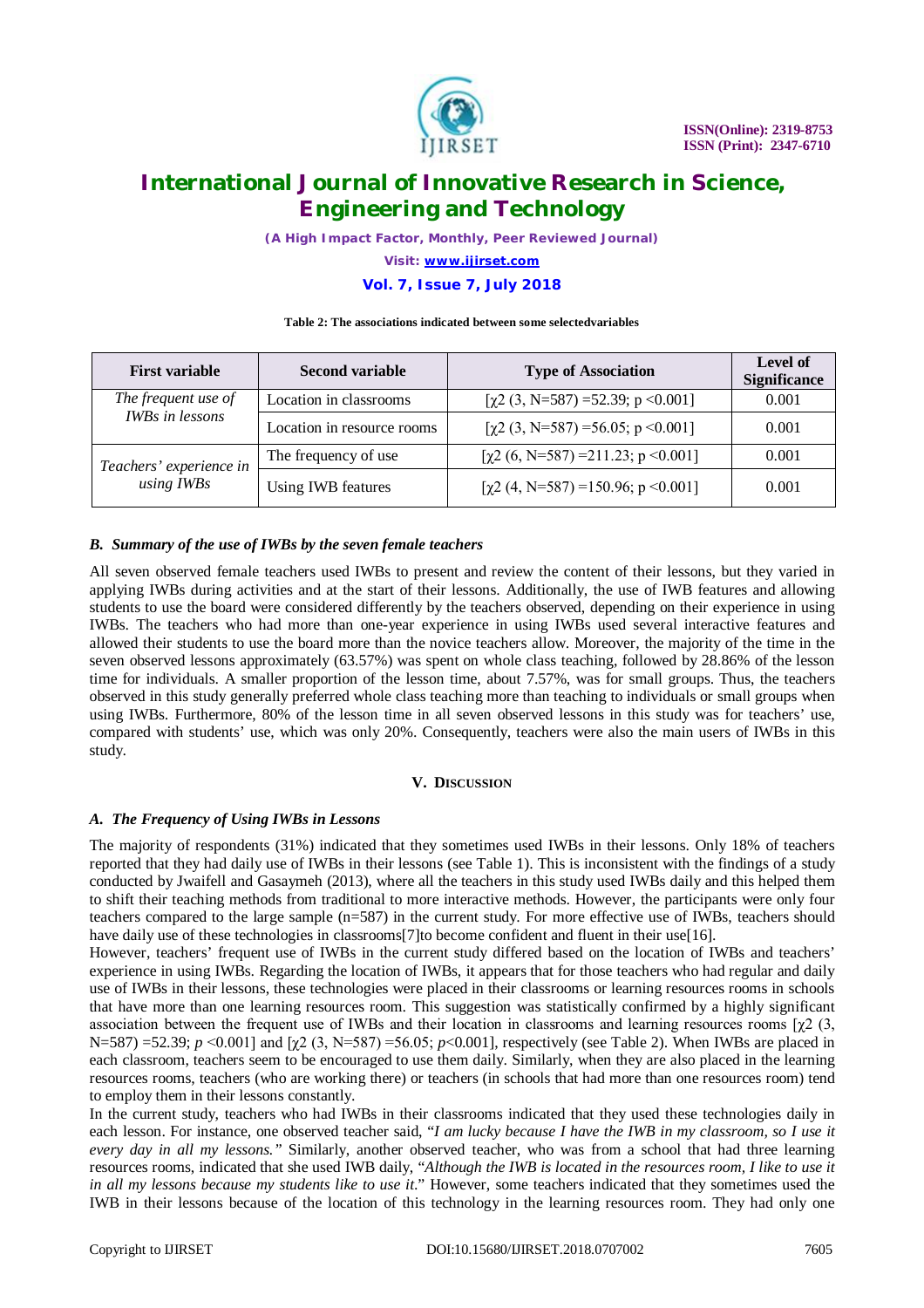

*(A High Impact Factor, Monthly, Peer Reviewed Journal)*

*Visit: [www.ijirset.com](http://www.ijirset.com)*

### **Vol. 7, Issue 7, July 2018**

learning resources room in their school with one IWB. For example, one teacher said, "*I did not use the IWB in all my lessons because it is in the resources room which was far away from my classroom*."

Similarly, teachers' frequent use of IWBs and the location of these technologies were also closely associated in an earlier study[4]. Therefore, IWBs should not be fitted in a computer room but inside classrooms to be used as a tool for simplifying curriculum learning and to encourage teachers to use them fully[24]. The second explanation for the frequent use of IWBs could be related to educators' experiences. Those teachers who indicated that they often and always use IWBs in their lessons could be expert teachers, whereas those teachers who reported that they sometimes and rarely used IWBs were likely to be beginner teachers. This explanation is confirmed statistically in Table 2, which shows a highly significant association between the experience of teachers in using IWBs and their frequency of use  $[\chi^2]$ (6, N=587) =211.23; *p*<0.001].

#### *B. The Use of Interactive Features*

A high number of respondents (43%) in this study used IWBs with a few interactive features (see Table 1). Similarly, the findings of a study conducted by Manny-Ikan *et al.*[30]indicated that the majority of teachers used a few features. Thus, it likely seems that those teachers in the current study used IWBs in a basic way, and they still need to improve their technical skills of using IWBs. Indeed, two potential connections are associated with more efficient use of IWB features in classrooms. These two possibilities could relate to teacher training and their experience of using this technology.

The first possibility seems to be confirmed by the interviewees' reports. For instance, one teacher reported that she used few interactive features because she had not had any training courses. She said, "*I use some of the IWB features in my lessons because I have limited knowledge in using IWBs because of a lack of training*." In contrast, another teacher reported, "*I always use most of the features of the digital board based on my lessons*" because "*I participated in three training courses relating to the use of IWBs*."

Moreover, the suggestion regarding the second possibility (teachers' experience), is also statistically supported by Table 2. There was a highly significant association [χ2 (4, N=587) =150.96; *p*<0.001] between the experience in using IWBs and the use of IWB features, confirming that teachers with more experience in using IWBs tend to be more active users of the interactive IWB features in their lessons. This result is consistent withBeauchamp [8], who found that advanced teachers were more effective in using IWBs than novice teachers. Similarly, the interviewees in this study with more than one year's experience in using IWBs (15 teachers) reported more use of the interactive features than the five novice female teachers did.

### *C. The Audience*

In this study, the majority of teachers (90%) indicated that they use IWBs for whole class teaching followed by 20% of teachers who employed these technologies in small groups. In contrast, 8% of respondents revealed that they use IWBs with individuals (see Table 1). This result is in line with other research studies indicating that the IWB lessons are more regularly controlled by whole-class instruction[22, 28, and 43].Moreover, through classroom observations in the current study, the majority of the time in the seven observed lessons approximately (63.57%) was spent on whole class teaching, followed by 28.86% of the lesson time for individuals. A smaller proportion of the lesson time, about 7.57%, was for small groups. Similarly, this outcome is consistent with the results of a study conducted by Kneen [28], which indicated that the whole class was the main audience for most of the observations. However, a study conducted by Blau[10] reported that whole class teaching only took half of all lesson time. Thus, most of the observed teachers in the current study preferred whole class teaching to teaching either individuals or small groups when using IWBs.

However, the capability and experience of educators are the main factors that lead to pedagogical change[32]and increased lesson quality[42]. Indeed, this seems to be confirmed in the current study, where the observed female teachers used the IWB for whole class teaching more often than for both small groups and individuals. Interestingly, only one teacher used the IWB to present activities for both individuals and small groups. Thus, it seems that this teacher successfully changed her pedagogy to involve more students in her lesson. Indeed, this teacher was an expert in using IWBs (seven years' experience in using IWBs) and used this technology daily. She had also had three training courses in her school, as she indicated in her interview, "*I had three training courses in my school when this technology*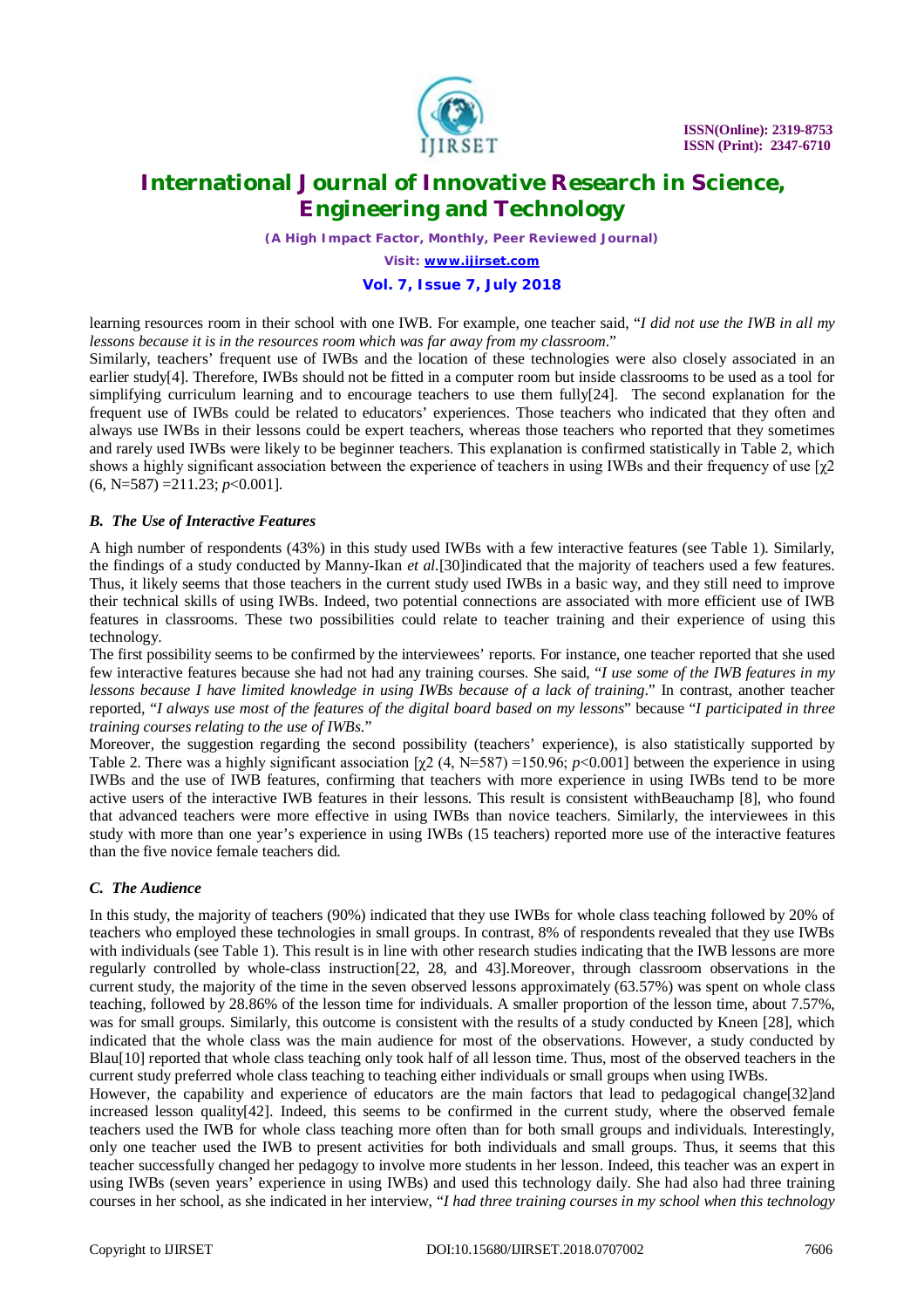

*(A High Impact Factor, Monthly, Peer Reviewed Journal)*

*Visit: [www.ijirset.com](http://www.ijirset.com)*

### **Vol. 7, Issue 7, July 2018**

*was installed in the school*." Therefore, she combined two important factors that helped her to transform her pedagogy; sufficient experience and training.

#### *D. The Users of IWBs*

82% of teachers in this study reported that they allowed students to use IWBs in their lessons compared to only 18% of teachers who did not (see Table 1). Moreover, 80% of the lesson time in all seven observed lessons in this study was for teachers' use, compared with students' use, which was only 20%. As a result, teachers were the main users of IWBs in this study and this finding, interestingly, is also found in a study conducted by Kneen [28]. Indeed, IWBs generally stimulate a teacher-centred instructional style where students have a low-level of dynamic contribution[39]. However, this finding is inconsistent with a study conducted by Blau[10], in which the role of the teachers in most of the lesson time supports student-centred learning (57.3%) where teachers guide their students and scaffold their learning. In contrast, teacher-centred education (42.7%) of lesson time was reduced in this study. In other words, although the teachers employed pedagogical approaches, they widely used constructivist activities in their lessons. However, students did not have a chance to use IWBs by themselves in other studies[22, 43].Allowing students to use IWBs could be connected to two important factors, teachers' experience in using IWBs and the availability of training.

The first factor could be confirmed through the seven observed teachers in this study, who had more than one-year' experience in using IWBs and who allowed their students to use the board. Conversely, the novice teachers were the only users of this technology in their lessons. For example, one novice teacher stated,

*I never permit my students to use the board because I am not an expert in using this technology, and I am still learning. Therefore, I did not train my students to use it; alternatively, they use the ordinary whiteboard to solve exercises.* 

In contrast, the expert teachers tended to allow their students to use IWBs. For example, an expert teacher said, *I frequently allow my students to use the IWB in my lessons because I noticed that how they are excited to touch the board and motivated to participate in activities presented via this technology.*

This finding agrees with Jang and Tsai[25] who stated that expert teachers should have better knowledge to demonstrate the subject content by using effective pedagogical teaching approaches more than novice teachers. Moreover, those teachers who were the only users of IWBs, or their students had infrequent use of the IWB in classrooms, seem to be more likely to have had a lack of training. This explanation was supported through classroom

observations. The observed teachers, who had not had any training courses related to the use of IWBs, did not allow their students to use the board. This association was also confirmed during the interviews, for instance, one novice teacher said,

*Actually, I never allow my students to use the IWB because I am suspicious that students might disrupt the board, and then the school administration will blame me.* 

Then, she explained this during the interview when she stated, "*I am a beginner teacher in using this technology, and I have not received any formal training courses*." Thus, the lack of training perhaps led to a lack of confidence in using IWBs, and consequently limited students' experience of these technologies in classrooms.

#### **VI.CONCLUSION**

The conclusions drawn from this study provide evidence about the range of teachers' technical and pedagogical skills of using IWBs in Saudi Arabia. Most teachers within the sample reported that they used IWBs infrequently and only employed a few interactive features, indicating that their choices were limited by their current technical capability. However, teachers' frequent use of IWBs in the current study differed based on the location and teachers' experience in using IWBs. Moreover, the majority of teachers presented only a basic knowledge of pedagogy because they used IWBs for whole class teaching and only occasionally varied this, such as when their students used the board. Similarly, most teachers in the classroom observations were the main users of IWBs in their lessons, and they preferred whole class teaching over teaching either individuals or small groups. However, in this study, teachers' experience in using IWBs and the opportunity to receive training were the two important factors determining teachers' effectiveness in using IWBs. Hence, pedagogical change seems to be crucial for the efficient use of IWBs. Consequently, teachers in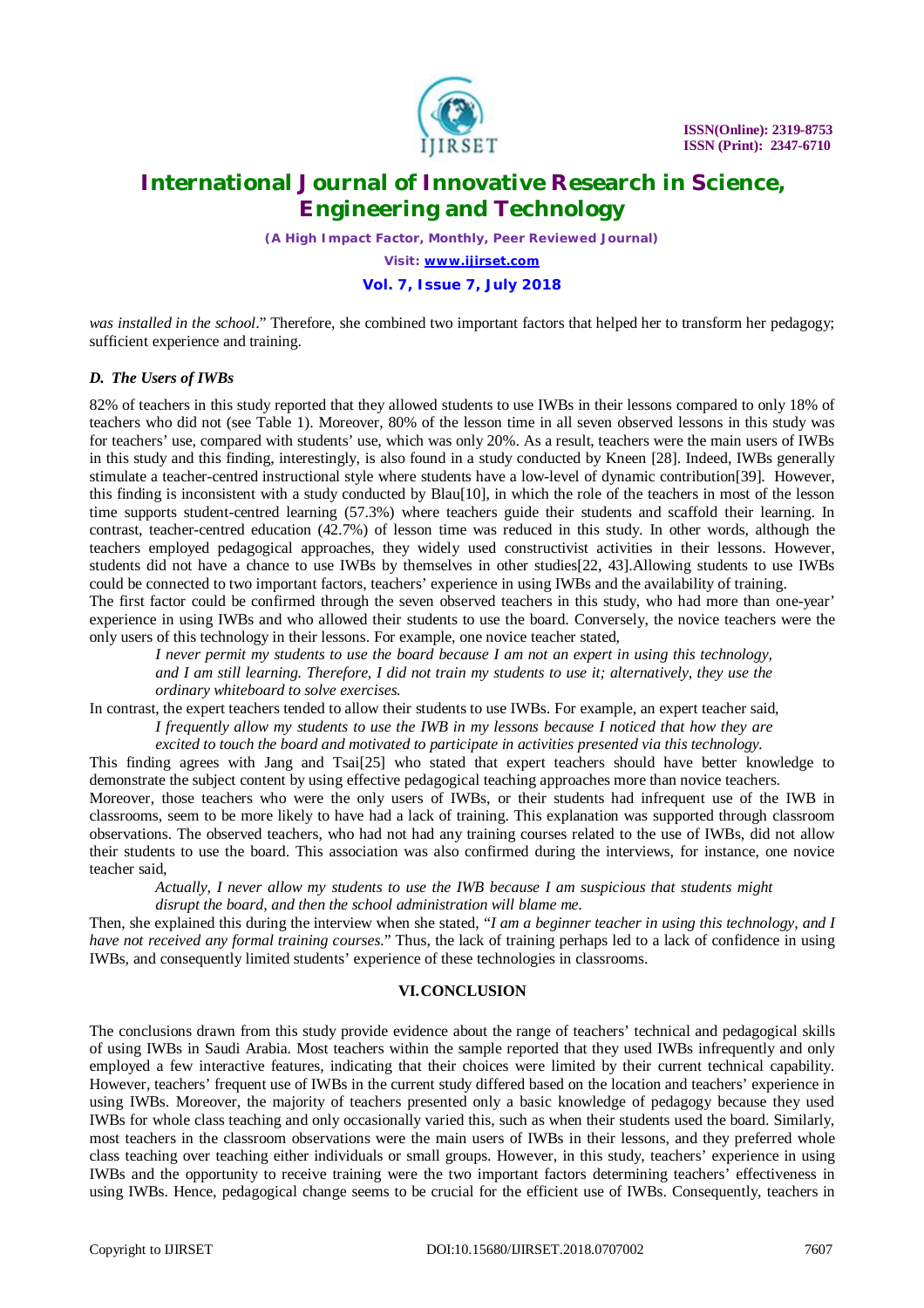

*(A High Impact Factor, Monthly, Peer Reviewed Journal)*

*Visit: [www.ijirset.com](http://www.ijirset.com)*

### **Vol. 7, Issue 7, July 2018**

*Tatweer* schools should develop their pedagogy to support more student-based learning, and this can be only achieved by providing them with appropriate training.

#### **REFERENCES**

- [1] Al-Aklobi, M., The effectiveness of using the cooperative learning strategy in teaching the prophet's hadith and Islamic culture on the educational achievement and critical thinking of first-year secondary students. Doctoral thesis. Umm Al-Qura University, Makkah, Saudi Arabia, 2008
- [2] Al-Nefaie, N., To what extent science teachers have practiced some critical thinking skills in teaching middle school students in Riyadh. Master thesis. Imam Muhammad bin Saud Islamic University, Saudi Arabia, 2010
- [3] Al-Saadi, M., The effectiveness of teaching a unit on environmental pollution using the problem–centered learning strategy for developing the critical thinking of first secondary school students in Bisha. Master thesis. King Khaled University, Abha, Saudi Arabia, 2007
- [4] Alghamdi, A., An Investigation of Saudi Teachers' Attitudes towards IWBs and their Use for Teaching and Learning in Yanbu Primary Schools in Saudi Arabia. Master thesis. Newcastle University, UK, 2013
- [5] Alghamdi, A., "An Investigation of Saudi Teachers' Attitudes towards IWBs and their Use for Teaching and Learning in Yanbu Primary Schools in Saudi Arabia", International Journal of Arts & Science*s*, vol. 8, no. 6, pp. 539–554,2015
- [6] Alzaidi, A.M., 'Secondary School Head Teachers' Job Satisfaction in Saudi Arabia :The Results of A mixed Methods Approach ', ARECLS, vol. 5, pp. 161-185, 2008
- [7] Armstrong, V., Barnes, S., Sutherland, R., Curran, S., Mills, S. andThompson, I., "Collaborative research methodology for investigating teaching and learning: the use of interactive whiteboard technology", Educational Review, vol. 57, no. 4, pp. 457-469, 2005
- [8] Beauchamp, G., "Teacher use of the interactive whiteboard in primary schools: Towards an effective transition framework", Technology, Pedagogy and Education, 13(3), pp. 327–348, 2004
- [9] Beauchamp, G. andParkinson, J.,"Beyond the 'wow 'factor: developing interactivity with the interactive whiteboard", School Science Review, vol. 86, p. 316, 2005
- [10] Blau, I., "Teachers for "Smart Classrooms": The Extent of Implementation of an Interactive Whiteboard-based Professional Development Program on Elementary Teachers' Instructional Practices",Interdisciplinary Journal of E-Learning and Learning Objects, vol. 7, pp. 275-289, 2011
- [11] Cohen, L., Manion, L. andMorison, K., "Research Methods in Education". 6th edn. London: Routledge, 2007
- [12] Creswell, J.W., Plano Clark, V.L., Gutmann, M. andHanson, W., "Advanced mixed methods research designs", in Tashakkori, A. and Teddlie, C. (eds.) Handbook of mixed methods in social & behavioral research. Thousand Oaks, CA: Sage, pp. 209–240, 2003
- [13] Cuban, L., Kirkpatrick, H. andPeck, C., "High access and low use of technologies in high school classrooms: Explaining an apparent paradox", American Educational Research Journal, vol. 38, no. 4, pp. 813–834, 2001
- [14] De Vita, M., Verschaffel, L. andElen, J., "Interactive whiteboards in mathematics teaching: A literature review", Education Research International, vol. 2014, pp. 1-16, 2014
- [15] Gay, L.R. andAirasian, P.W., "Educational research, competencies for analysis and applications". New Jersey: Merrill/Prentice Hall, 2003
- [16] Glover, D. andMiller, D., "Running with technology: the pedagogic impact of the large-scale introduction of interactive whiteboards in one secondary school", Journal of Information Technology for Teacher Education, vol. 10, no. 3, pp. 257-278, 2001
- [17] Glover, D. andMiller, D., "Optimising the use of interactive whiteboards: an application of developmental work research (DWR) in the United Kingdom", Professional Development in Education, vol. 35, no. 3, pp. 469–483, 2009
- [18] Glover, D., Miller, D., Averis, D. andDoor, V., "The evolution of an effective pedagogy for teachers using the interactive whiteboard in mathematics and modern languages: an empirical analysis from the secondary sector", Learning, Media and Technology, vol. 32, no.1, pp. 5- 20, 2007
- [19] Hall, I. andHiggins, S., "Primary school students' perceptions of interactive whiteboards", *Journal of Computer Assisted Learning*, vol. 21, no. 2, pp. 102-117, 2005
- [20] Hennessy, S., Deaney, R., Ruthven, K. andWinterbottom, M., "Pedagogical strategies for using the interactive whiteboard to foster learner participation in school science", Learning, Media and Technology, vol. 32, no. 3, pp. 283-301, 2007
- [21] Higgins, S., Beauchamp, G. andMiller, D., "Reviewing the literature on interactive whiteboards", Learning, Media and technology, vol. 32, no. 3, pp. 213-225, 2007
- [22] Higgins, S., Falzon, C., Hall, I., Moseley, D., Smith, F., Smith, H. andWall, K., "Embedding ICT in the literacy and numeracy strategies: final report". Newcastle: DU. [Online]. Available at: <http://dro.dur.ac.uk/1899/,> 2005
- [23] Hodge, S. andAnderson, B., "Teaching and learning with an interactive whiteboard: a teacher's journey", Learning, Media and Technology, vol. 32, no. 3, pp. 271-282, 2007
- [24] Hunt, M., Davies, S. andPittard, V., "The Becta Review 2006: Evidence on the progress of ICT in education". Coventry, England: British Educational Communications and Technology Agency (BECTA), 2006
- [25] Jang, S.-J. andTsai, M.-F., "Exploring the TPACK of Taiwanese elementary mathematics and science teachers with respect to use of interactive whiteboards", Computers & Education, vol. 59, no. 2, pp. 327-338, 2012
- [26] Jwaifell, M. andGasaymeh, A.-M., "Using the diffusion of innovation theory to explain the degree of English teachers' adoption of interactive whiteboards in the modern systems school in Jordan: A case study", Contemporary Educational Technology, vol. 4, no. 2, pp. 138-149, 2013
- [27] Kennewell, S. andHiggins, S., "Introduction to IWBs", Learning, Media and Technology, vol. 32, no. 3, pp. 207-212, 2007
- [28] Kneen, J., An exploration of how interactive whiteboard technology is being utilised in secondary English classrooms. Doctoral thesis. the University of Leicester, UK, 2014